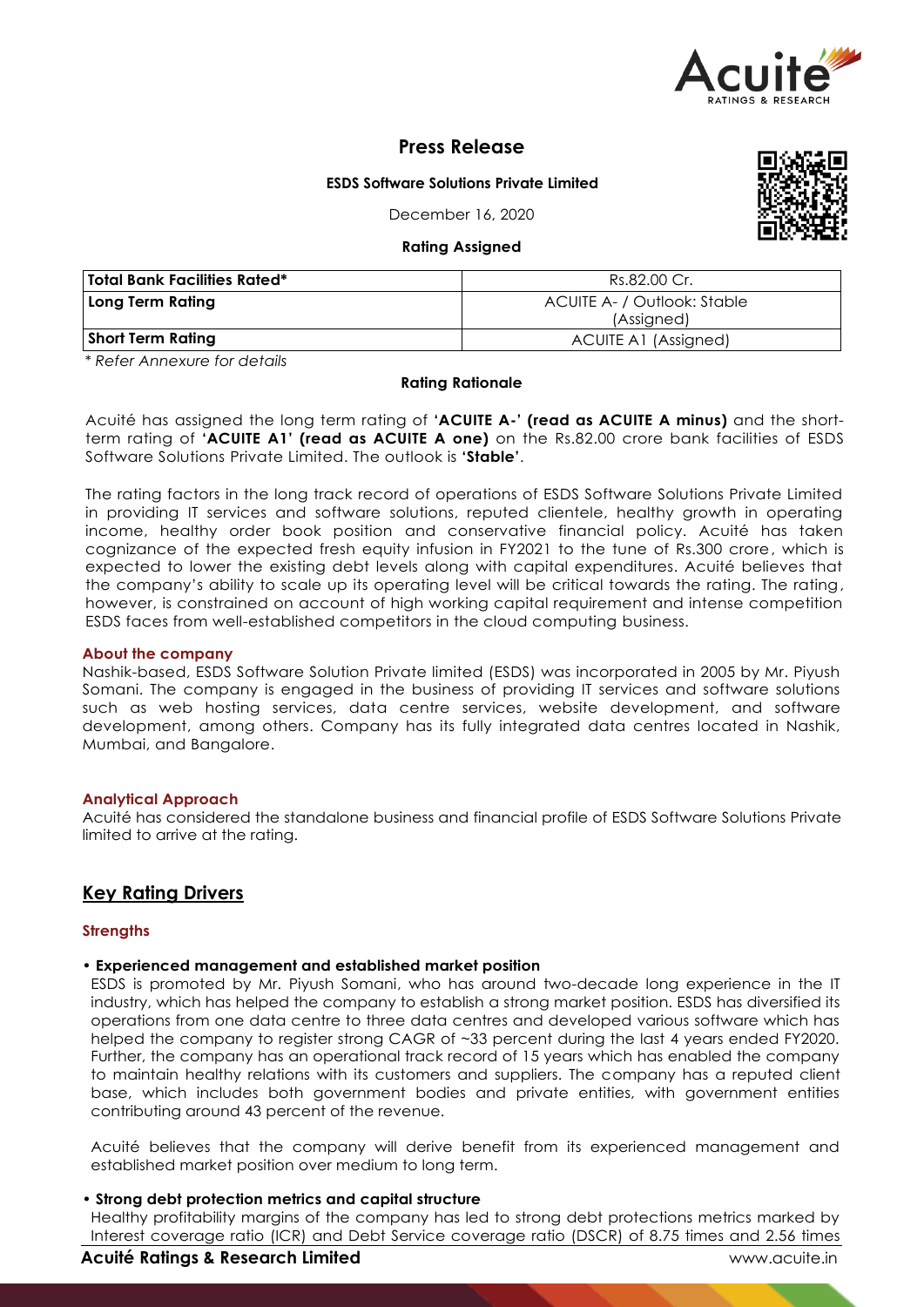

respectively in FY2020 (Provisional). The net worth of the company improved to Rs.173. 27 crore as on 31 March 2020 (Provisional) from Rs.110.67 crore as on 31 March 2019. The improvement is on account of fresh equity infusion of Rs.29.19 crore in FY2019 and Rs.11.44 crore in FY2020, and accretion of reserves.

The company has followed conservative financial policy in the past as reflected by gearing levels of 0.29 times as on 31 March 2020 (Provisional) as against 0.46 times as on 31 March 2019. The gearing levels of the company is expected to remain low over the medium term in the absence of any debt funded capital expenditure and fresh equity infusion during FY2021. Financial leverage of the company is low marked by Debt-EBITDA of 0.88 times in FY2020 (Provisional) as against 1.02 times in FY2019.

Acuité believes that the financial risk profile of the company to remain healthy backed fresh equity infusion, which will strengthen the net worth and working capital requirements majorly been funded by net cash accruals.

#### **Weaknesses**

#### • **Elongated debtors' collection period**

The operations of the company are working capital intensive marked by Gross Current Assets (GCA) of 250 days in FY2020 (Provisional) as against 294 days in FY2019, which is on account of deposits with government authorities of Rs.10.47 crore, advance tax paid of Rs.13.98 crore and elongated debtors' collection period. The company has registered ~40 percent sales in the last quarter of the FY2020, thus the debtor days stood high at 152 days for FY2020. Acuité believes the working capital requirements to remain higher over the medium term on account of high collection period and significant amount of deposits with the government authorities.

#### • **Competitive industry**

ESDS has a moderate scale of operations with operating income at Rs.168.74 crore in FY2020 (Provisional) as against Rs.140.80 crore in FY2019 and it operates in a fragmented and competitive industry, where it faces high competition from well established companies with high resources. Company has been diversifying its offerings, in the past, to be able to cater to customers from various industries and requirements.

Acuité believes that the addition of new customers will be critical in order to scale up its operations over the medium term.

#### **Liquidity Profile: Strong**

The company has strong liquidity marked by healthy net cash accruals to its maturing debt obligations. ESDS generated cash accruals of Rs.50.07 crore in FY2020 (Provisional) against debt obligations of Rs.15.60 crore for the same period. The cash accruals of the company are estimated to remain in the range of around Rs.60 crore to Rs.114 crore during FY2021-23. The average fund-based working capital utilization stood at ~70 percent for the past twelve months ended May 2020. The current ratio stands at 4.46 times as on 31 March 2020 (Provisional). Fresh capital has been infused by the PE investor in May-2020, which has further strengthened the liquidity.

Going forward, Acuité expects the liquidity position to remain strong over the medium term on account of healthy net cash accruals and absence of any debt funded capex.

#### **Rating Sensitivities**

- Lower than expected revenue growth and reduction in profitability margins
- Deterioration in financial risk profile and liquidity position
- Higher than expected dilution in promoter stake

#### **Outlook: Stable**

Acuité believes ESDS will maintain a 'Stable' business risk profile on the back of experienced management and strong market position. The outlook may be revised to 'Positive' in case the company registers higher-than-expected growth in revenues while significant improvement in operating margins. Conversely, the outlook may be revised to 'Negative' in case of deterioration in its working capital management, thereby impacting its financial risk profile, particularly its liquidity.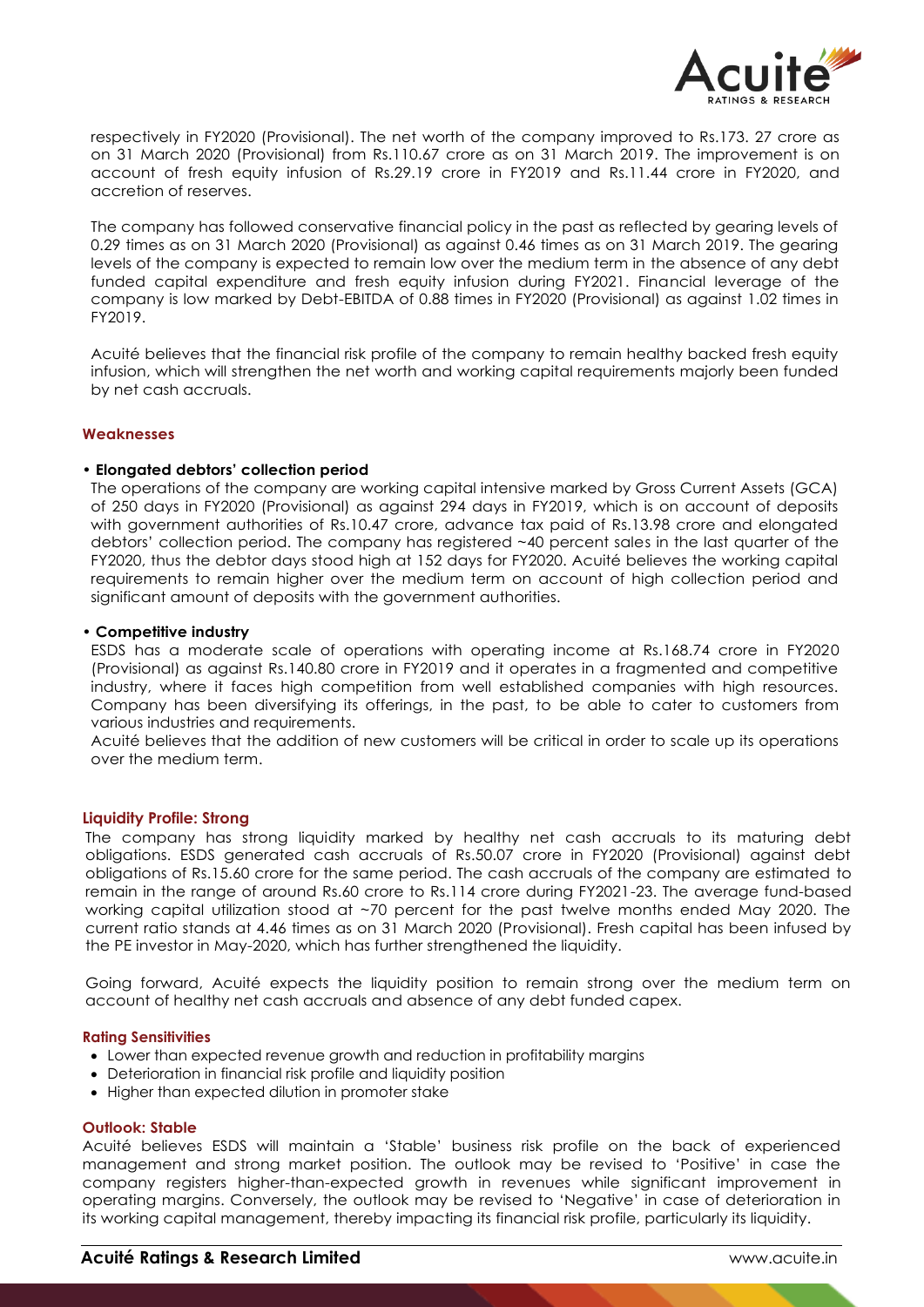

## **About the Rated Entity - Key Financials**

|                                      | Unit    | FY20 (Provisional) | FY19 (Actual) |
|--------------------------------------|---------|--------------------|---------------|
| Operating Income                     | Rs. Cr. | 168.74             | 140.80        |
| <b>PAT</b>                           | Rs. Cr. | 21.60              | 20.11         |
| PAT Margin                           | (%)     | 12.80              | 14.28         |
| <b>Total Debt/Tangible Net Worth</b> | Times   | 0.29               | 0.46          |
| <b>PBDIT/Interest</b>                | Times   | 8.75               | 7.30          |

#### **Status of non-cooperation with previous CRA:**

India Ratings and Research vide its press release dated July 20, 2020 has denoted ESDS Software Solutions Private Limited as 'Ind BB/A4+; Issuer Not Co-operating' on account of lack of adequate information required to monitor the ratings.

## **Any Material Covenants**

Not Applicable

## **Applicable Criteria**

- Default Recognition https://www.acuite.in/view-rating-criteria-52.htm
- Application of Financial Ratios And Adjustments -https://www.acuite.in/view-rating-criteria-53.htm
- Service Sector https://www.acuite.in/view-rating-criteria-50.htm

## **Note on complexity levels of the rated instrument**

https://www.acuite.in/view-rating-criteria-55.htm

#### **Rating History (Up to last three years)**

Not Applicable

#### **\*Annexure – Details of instruments rated**

| Name of the<br><b>Facilities</b> | Date of<br><b>Issuance</b> | Coupon<br>Rate | <b>Maturity</b><br>Date                  | Size of the<br><b>Issue</b><br>(Rs. Crore) | <b>Ratings/Outlook</b>         |
|----------------------------------|----------------------------|----------------|------------------------------------------|--------------------------------------------|--------------------------------|
| Cash Credit                      | Not.                       | Not            | Not.<br>ApplicableApplicableApplicable   | 10.00                                      | ACUITE A-/ Stable (Assigned)   |
| Cash Credit                      | Not.                       | Not            | Not.<br>ApplicableApplicableApplicable   | 10.00                                      | ACUITE A-/ Stable (Assigned)   |
| Term Loan-1                      | Apr-2019                   | 10.00%         | Apr-2024                                 | 7.64                                       | ACUITE A-/ Stable (Assigned)   |
| Term Loan-2                      | Sep-2018                   | 10.00%         | May-2021                                 | 1.18                                       | ACUITE A-/ Stable (Assigned)   |
| Term Loan-3                      | Jan-2019                   | 12.25%         | Apr-2024                                 | 9.77                                       | ACUITE A-/ Stable (Assigned)   |
| Term Loan-4                      | May-2020                   | 12.25%         | May-2025                                 | 2.40                                       | ACUITE A-/ Stable (Assigned)   |
| <b>Proposed Cash</b><br>Credit   | Not.                       | Not.           | Not.<br>Applicable Applicable Applicable | 15.26                                      | ACUITE A-/ Stable (Assigned)   |
| <b>Bank Guarantee</b>            | Not                        | Not.           | Not.<br>ApplicableApplicableApplicable   | 13.75                                      | <b>ACUITE A1</b><br>(Assigned) |
| <b>Bank Guarantee</b>            | Not                        | Not.           | Not.<br>Applicable Applicable Applicable | 12.00                                      | <b>ACUITE A1</b><br>(Assigned) |